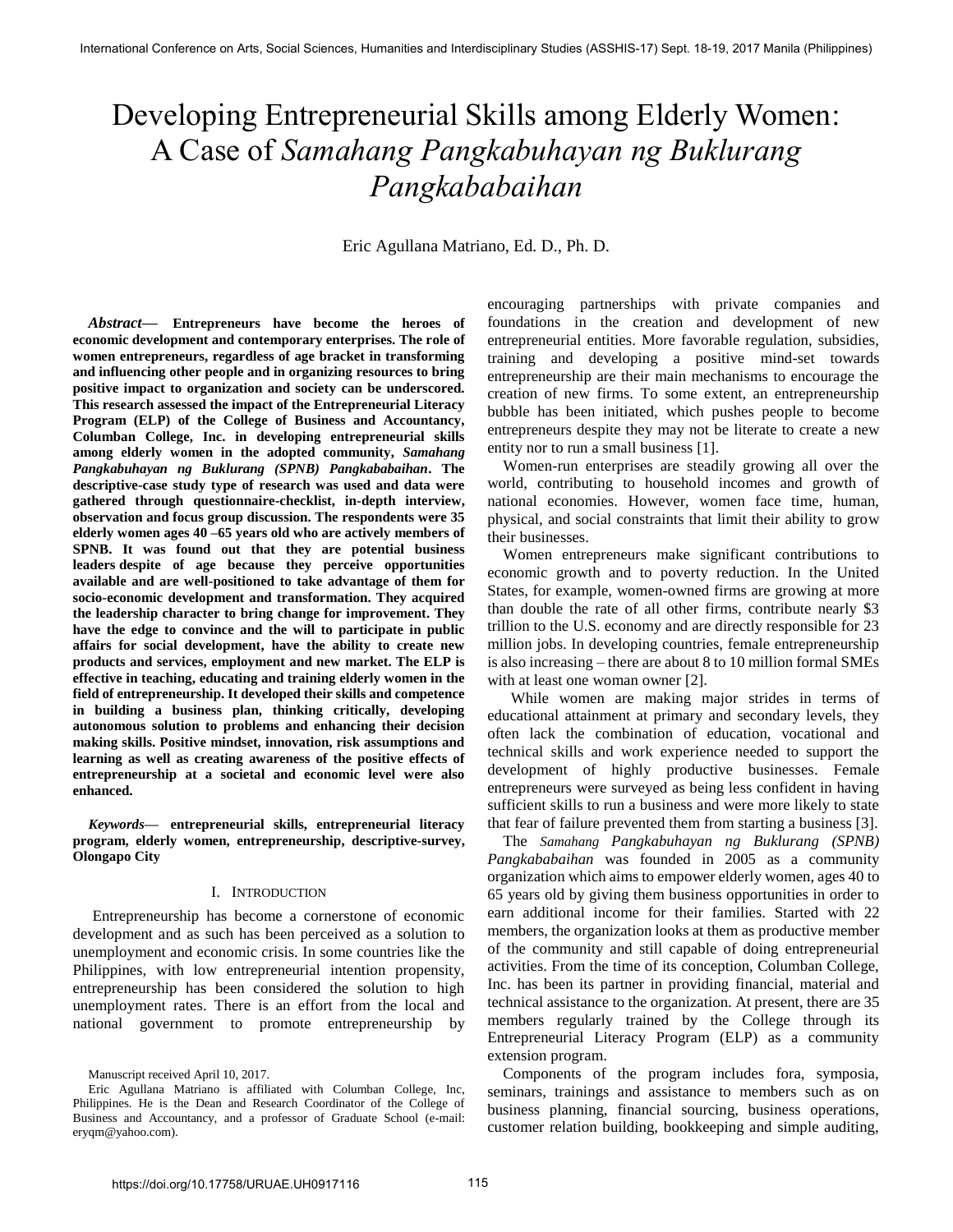tax computations, livelihood opportunities, among others. SPNB at present is producing processed meat products and expanding to rags, bags and wallet-making using recycled materials such as tetra-packs and used tarpaulin.

# II. OBJECTIVE OF THE STUDY

 This study aimed to assess the impact of the Entrepreneurial Literacy Program of the College of Business and Accountancy, Columban College, Inc. in developing entrepreneurial skills among elderly women in the adopted community, *Samahang Pangkabuhayan ng Buklurang (SPNB) Pangkababaihan*. Improvement plan for the implementation of the program was developed based on the findings.

## III. METHODOLOGY

 The descriptive-case method of research was used and data were gathered through questionnaire-checklist, in-depth interview, observation and focus group discussion. The respondents were thirty-five (35) elderly women of SPNB who have undergone series of workshops and trainings under the ELP.

 Analysis of data used the Percentage, Weighted Mean (WX), and Analysis of Variance (ANOVA or F-test) at alpha of  $0.05.$ 

## IV. RESULTS AND DISCUSSION

## *A. Profile of the Respondents*

 The Mean age of the respondents is 66 years old. Twenty-four (24) or 68.6% are married and 8 or 22.9% are widow., the rest are single. Only 10 or 28.6% finished College where three (3) of which took business-related programs and 16 or 45.7% did not finish high school. Prior their membership to SPNB, fifteen (15) or 42.9% have either formal or informal training on entrepreneurship or other business-related activities; and eight (8) or 22.9% have engaged into micro-scale businesses like owning sari-sari stores, operating beauty parlor/saloon, buy and sell business, and other retailing activities.

# *B. Entrepreneurial Motives*

Motivation is defined as "an inner force that drives individuals to accomplish personal and organizational goals" [4]. A person's motivation influences their decisions, and therefore plays a key role in predicting which entrepreneurs will pursue successful opportunities. For example, entrepreneurs differ in how they view the risk of expending resources before knowing the distribution of outcomes. Motivations lie at the heart of these different views, and help to explain the variability in decision-making patterns across entrepreneurs. Motivations have been found to help entrepreneurs develop the knowledge, skills, and abilities necessary to be successful [5].

TABLE I: ENTREPRENEURIAL MOTIVATION LEVEL OF ELDERLY WOMEN

| <b>Motivation Indicators</b>      | Overall Weighted |           |
|-----------------------------------|------------------|-----------|
|                                   | Mean             |           |
| Need for Achievement              | 4.32             | Very High |
| Locus of Control                  | 3.15             | Moderate  |
| <b>Goal Setting</b>               | 3.87             | High      |
| Self Efficacy                     | 4.01             | High      |
| Family and other External Factors | 4.25             | Very High |

 They have very high level of motivation in terms of need for achievement where they maintaining high standards and aspire to accomplish difficult tasks. People with a high need for achievement take responsibility for outcomes, engage in activities that have a moderate degree of risk and require skill and effort. This motive has also been found to predict firm founding and the successful performance of firms. Family influence and other external factors such as earning additional income are very high motivating factors for them.

The respondents have high belief in their own abilities. Their high self-efficacy make them persist even in the face of setbacks; they consider negative feedback as opportunity for improvement; they set more challenging goals; and they will exert more effort over a longer period of time [6]. They have high motivation to set goals, and have been found to increase firm growth, along with firm performance and innovation*.*  They have moderate level of motivation on the belief that that their actions can directly affect an event or that they can significantly control an outcome.

# *C. Entrepreneurial Skills Developed through ELP*

Entrepreneurship is the ability to "create and build something from practically nothing. It is initiating, doing, achieving and building an enterprise or organization, rather than just watching, analyzing or describing one. It is the knack of sensing an opportunity where others see chaos, contradiction and confusion. It is the ability to build a founding team to complement your own skills and talents. It is the know-how to find, marshal and control resources and to make sure you don't run out of money when you need it most. Finally, it is the willingness to take calculated risks, both personal and financial, and then to do everything possible to get the odds in your favour [7].

# *D. Personal Skills*

Results showed that elderly women of SPNB perceived that they have developed to a very high extent the following personal skills through ELP: persistence where they stick with their plan despite others abandon it ( $WX = 4.65$ ) and independence and self-confidence  $(WX = 4.43)$ . They developed to a high extent the skill of taking calculated risk  $(WX = 3.96)$ . To a moderate extent, they have developed idea generation and creative thinking ( $WX = 3.15$ ) where it is not sufficient just to have lots of ideas but be able to evaluate them, clarify the needs they each meet, estimate what would be required in terms of time, resources and skills to realize them, and to analyze whether this would generate sufficient value in return for the expenditure of time and resources required.